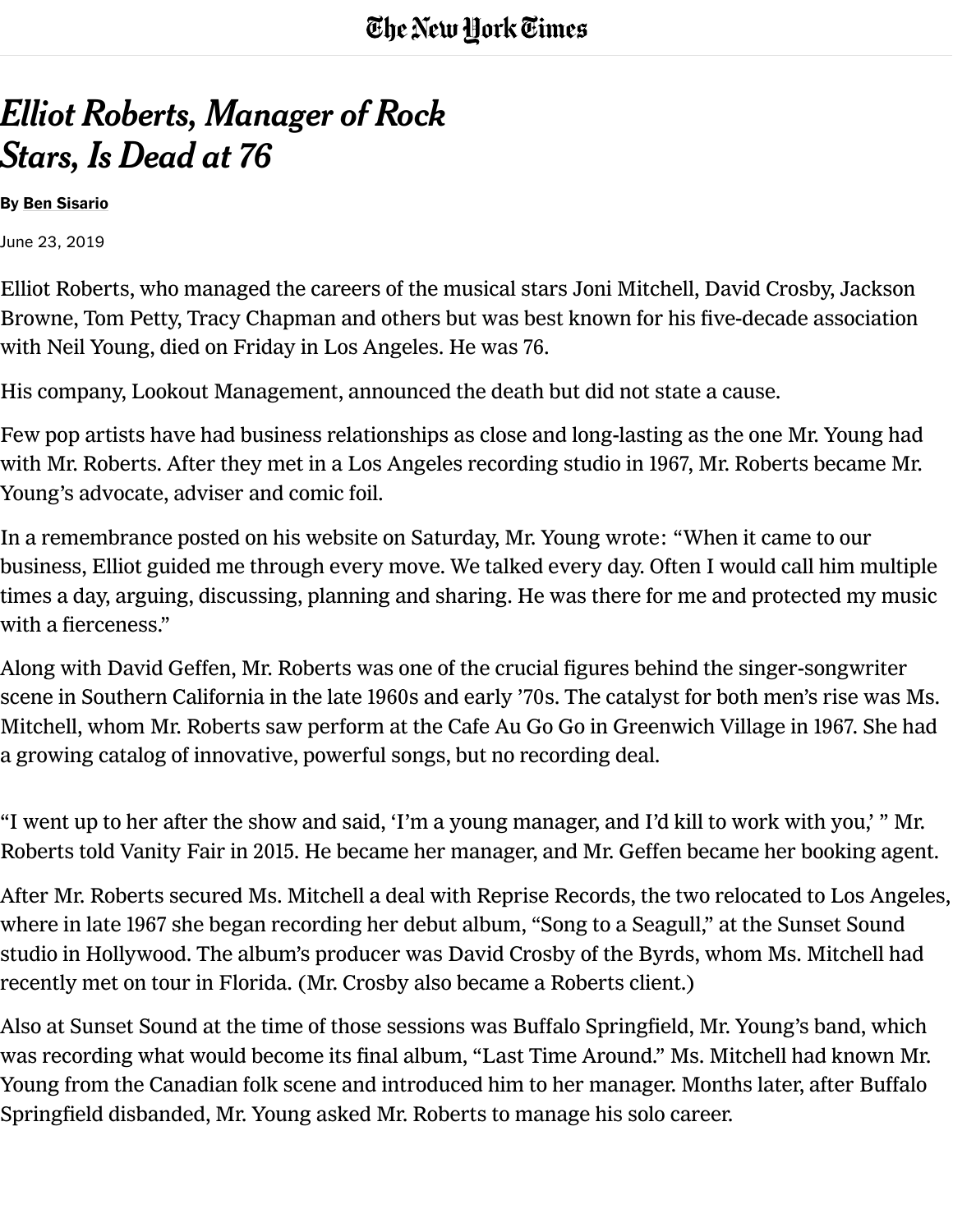

Joni Mitchell and Mr. Roberts in Amsterdam in 1972. She was his first client. Gijsbert Hanekroot/Redferns, via Getty Images

Before long, Mr. Roberts and Mr. Geffen had emerged as kingpins of the new scene. They helped secure a record deal for a band that Mr. Crosby, had formed with Stephen Stills and Graham Nash  $-$  a feat that included extricating Mr. Crosby and Mr. Nash from their existing contracts — and later added Mr. Young to the group.

In 1971, Mr. Roberts and Mr. Geffen founded Asylum Records, and many of the artists on the label's early roster, like the Eagles and Mr. Browne, were managed by the company the two men had set up, Geffen-Roberts.

While Mr. Geffen became known as a shrewd if ruthless mogul-in-training, Mr. Roberts took part in the rock 'n' roll lifestyle of his clients. Mr. Crosby once described him in a Rolling Stone interview as "a cat who is like us."

Yet within the business Mr. Roberts also had a reputation for vigorous advocacy on behalf of his clients. That included taking advantage of the uncertainty following a corporate regime change at Warner Communications in the mid-1990s to secure a \$25 million deal for Mr. Young, according to "Exploding: The Highs, Hits, Heroes, and Hustlers of the Warner Music Group," a 2002 book by Stan Cornyn, a former Warner Bros. executive.